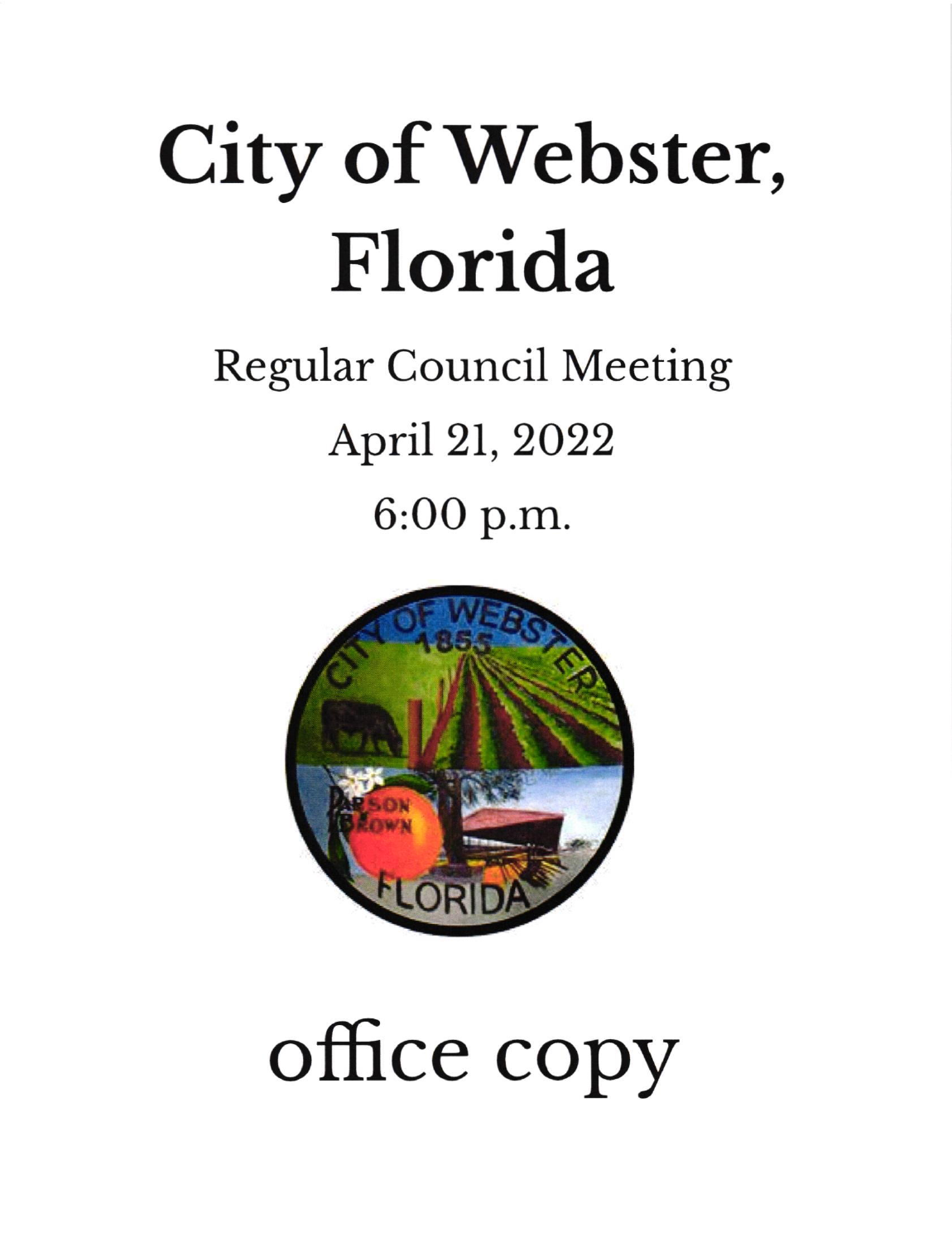

### AGENDA CITY OF WEBSTER

Regular Council Meeting Webster City Hall, 85 E. Central Avenue April 21, 2022 - 6:00 P.M.

| $\mathbf{I}$ .<br><b>CALL TO ORDER</b> |                                     |                                                                                                                                                                                                                                                                                                                                                                                                               |
|----------------------------------------|-------------------------------------|---------------------------------------------------------------------------------------------------------------------------------------------------------------------------------------------------------------------------------------------------------------------------------------------------------------------------------------------------------------------------------------------------------------|
|                                        | particular agenda item.             | Pledge of Allegiance, Invocation, Roll Call and Determination of Quorum<br>Note. All public comment will be limited to 3 minutes per speaker. Anyone wishing to speak during citizen's<br>forum or on an agenda item must fill out a speaker card and present it to the City Clerk prior to being<br>recognized. All comments will be addressed after all speakers have spoken during citizen's forum or on a |
|                                        | <b>II. APPROVAL OF MINUTES</b>      |                                                                                                                                                                                                                                                                                                                                                                                                               |
|                                        |                                     | Approval of Regular Council Meeting - March 24, 2022                                                                                                                                                                                                                                                                                                                                                          |
| M                                      |                                     | S Roll Call Vote                                                                                                                                                                                                                                                                                                                                                                                              |
| <b>III. CITIZEN FORUM</b>              |                                     |                                                                                                                                                                                                                                                                                                                                                                                                               |
| IV.                                    | <b>CONSENT AGENDA</b>               | of the Timber College of Herman Computer (1989) and the control of the control of the control of the state of                                                                                                                                                                                                                                                                                                 |
|                                        | <b>V. CORRESPONDENCE TO NOTE</b>    |                                                                                                                                                                                                                                                                                                                                                                                                               |
|                                        | HR/ Finance                         | Director of Public Works Law Enforcement                                                                                                                                                                                                                                                                                                                                                                      |
| <b>VI. PUBLIC HEARINGS</b>             |                                     |                                                                                                                                                                                                                                                                                                                                                                                                               |
|                                        |                                     | Second Reading of Ordinance 2022-07- RRR Town Center New Conceptual Plan                                                                                                                                                                                                                                                                                                                                      |
| M                                      |                                     | S Roll Call Vote to Read by Title Only                                                                                                                                                                                                                                                                                                                                                                        |
| M                                      |                                     | S Roll Call Vote for Approval                                                                                                                                                                                                                                                                                                                                                                                 |
|                                        | Development, Inc (Bindraban Sarjoo) | First Reading of Ordinance 2022-08- Annexation of Parcel ID's S12-016, Webster Associates                                                                                                                                                                                                                                                                                                                     |
| M                                      |                                     | S Roll Call Vote to Read by Title Only                                                                                                                                                                                                                                                                                                                                                                        |
| M                                      |                                     | S Roll Call Vote for Approval                                                                                                                                                                                                                                                                                                                                                                                 |
|                                        |                                     | First Reading of Ordinance 2022-09- Annexation of Parcel ID's S12-013, S12-014, and S12-015<br>Webster Associates Development, Inc (Bindraban Sarjoo)                                                                                                                                                                                                                                                         |
|                                        |                                     |                                                                                                                                                                                                                                                                                                                                                                                                               |
|                                        |                                     |                                                                                                                                                                                                                                                                                                                                                                                                               |
|                                        |                                     |                                                                                                                                                                                                                                                                                                                                                                                                               |

VII. NEW BUSINESS

Accountant overview of FY 202 Financials - Mike Brynjulfson